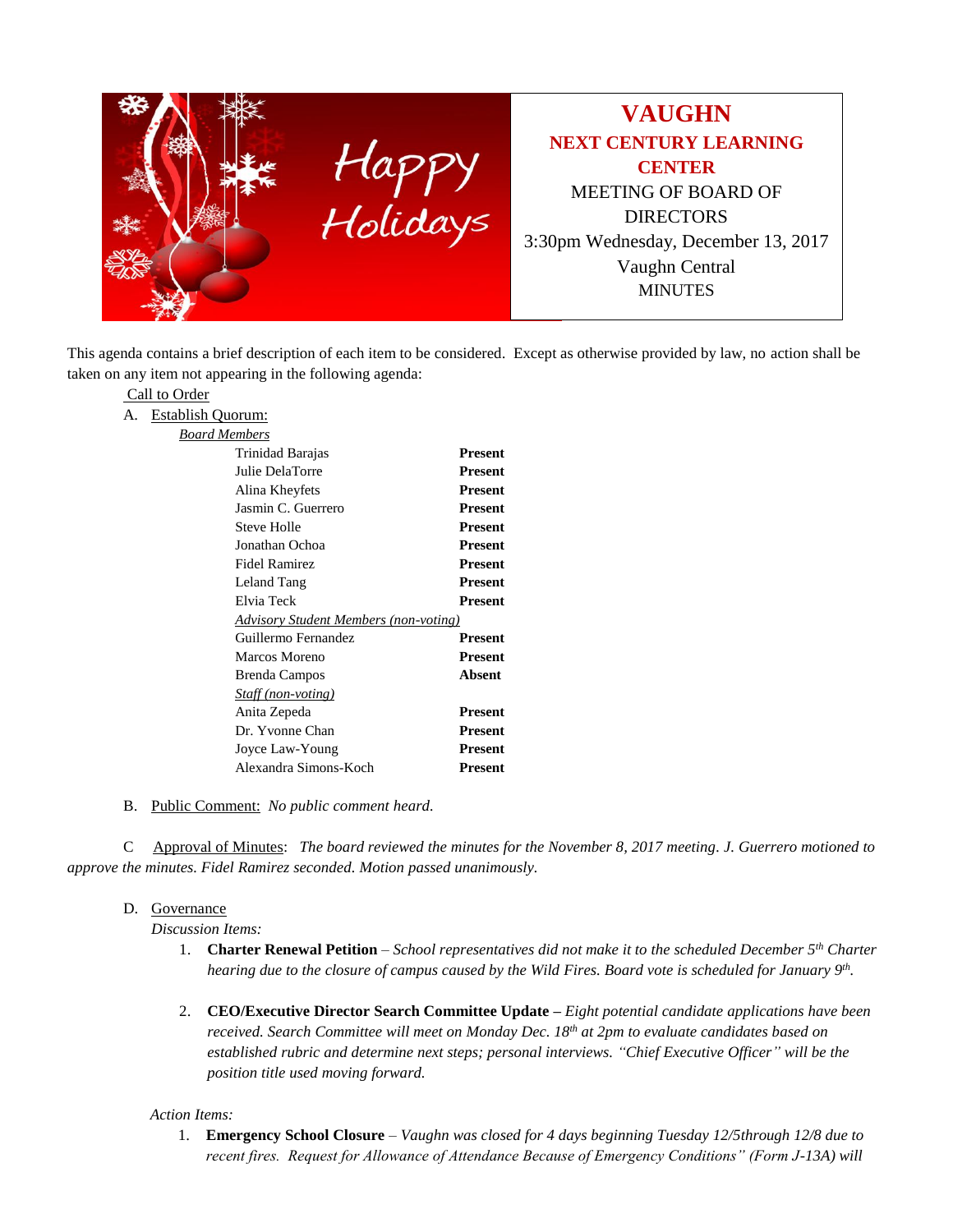*need to be filed to be granted an attendance waiver for the 4 days. A. Zepeda was in communication with multiple agencies initially and throughout the period of closure in order to determine and assess decision to open or remain closed. J. Guerrero made a motion for approval of submitting the necessary related attendance and school closure documents for: Vaughn's K-12Program, Vaughn's Early Education Program (PreK), Expanded Learning Program and Child Nutrition Program. A. Kheyfets seconded. Motion approved unanimously.*

2. **Executive Director Evaluation** – *The board discussed and completed the 2017-18, 1st semester evaluation for Executive Director, Anita Zepeda.*

## Goals, Accountability and Outcomes:

- **Curriculum & Instruction –** *No Items to Report*
- **Business**
	- *Action Items:*
		- 1. **Vanguard Investment Portfolio Update** *Portfolio update report by Vaughn's Vanguard Investment Manager, Andrew Maslick, was made. Investment strategy was discussed. Vaughn's Investment Consultant C. Chan, recommended that unless funds are needed for any current plans/ projects then there may be no reason to switch strategy. It was suggested that the board can revisit the policy if funds are needed for a project or if the market is taking a downturn. Per Board request, A. Maslick and C. Chan will draft a projected account for future discussion and potential reallocation to create a safety cushion with lower risk. Jonathan Ochoa made the motion to adopt the current allocation of assets in Vaughn's Vanguard investment portfolio with no immediate changes to be made. Fidel Ramirez seconded. Motion passed unanimously.*
		- 2. **2017-18 Revised Budget** *The board reviewed Vaughn's 2017-18 Revised Budget. J. Guerrero motioned to approve Vaughn's 2017-18 Revised Budget. J. DelaTorre seconded.. Motion passed unanimously.*
		- 3. **2017-18 1st Interim Financials –** *The Board will review and act on approval of Vaughn's 1st Interim Financial ReportThe Board reviewed Vaughn's 1st Interim Financial Report. J. Guerrero made a motion to approve Vaughn's 1st Interim Financial Report. A. Kheyfets seconded. Motion passed unanimously.*
		- 4. **2017-18 Salary Increases –** *The Board reviewed and discussed proposed salary increases for classified management positions and certificated personnel. S. Holle made the motion to approve proposed salary increases for classified management personnel. T. Barajas seconded. Motion passed unanimously. S. Holle made the motion to approve proposed salary increase for certificated personnel. J. DelaTorre seconded. Four board members recused self and abstained from voting: Alina Kheyfets, Trinidad Barajas, Jasmine Guerrero and Fidel Ramirez. Motion passed unanimously. Anita Zepeda stepped out of the room when CEO salary increase was discussed.*

*Board moved on approval of proposed salary increase of \$2,000 to base for CEO. No additional increases were made to bonus or benefits.*

*S. Holle motioned to approve proposed salary increase for Executive Director. A. Kheyfets seconded motion. Motion passed unanimously.*

*5.* **Investment Management Monitor Contract –** *The Board reviewed the two proposals submitted for Investment Management Monitor (Capital and Chris Chan). Discussion included District's concern with potential conflict of interest involving C. Chan, when Board members questioned why RFP's were necessary. Board expressed their satisfaction with job performance of current consultant. A. Simons shared outreach to various companies made and the feedback received of companies not willing to consult on portfolio unless management of account(s) transferred to them. After reviewing proposals Board indicated that it was in best interest of Vaughn to offer the contract to Christopher Chan. S. Holle made a motion to*